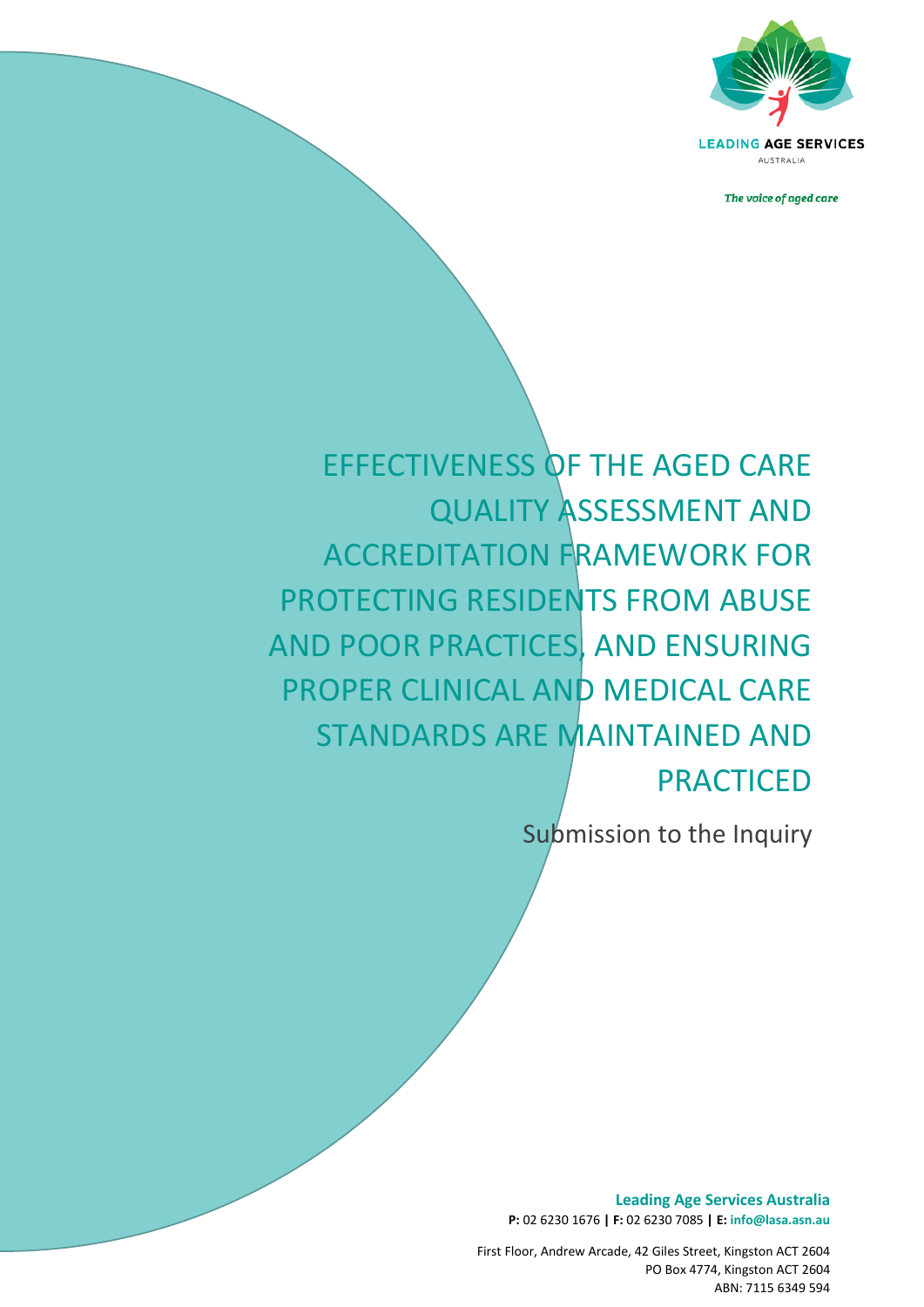# Leading Age Services Australia (LASA)

Leading Age Services Australia (LASA) is the national peak body representing and supporting providers of age services across residential care, home care and retirement living. Our vision is to enable a high performing, respected and sustainable age services industry delivering affordable, accessible, quality care and services for older Australians. We represent our Members by advocating their views on issues of importance and we support our Members by providing information, services, training and events that enhance performance and sustainability.

LASA's membership base is made up of organisations providing care, support and services to older Australians. Our Members include private, not-for-profit, faith-based and government operated organisations providing age services across residential aged care, home care and retirement living. Our diverse membership base provides LASA with the ability to speak with credibility and authority on issues of importance to older Australians and the age services industry.

Thank you for the opportunity to comment on this Senate Inquiry. Should you have any questions regarding this submission, please don't hesitate to contact Sean Rooney, CEO Leading Age Services Australia on e: [ceo@lasa.asn.au](mailto:ceo@lasa.asn.au) or ph: 02 62301676.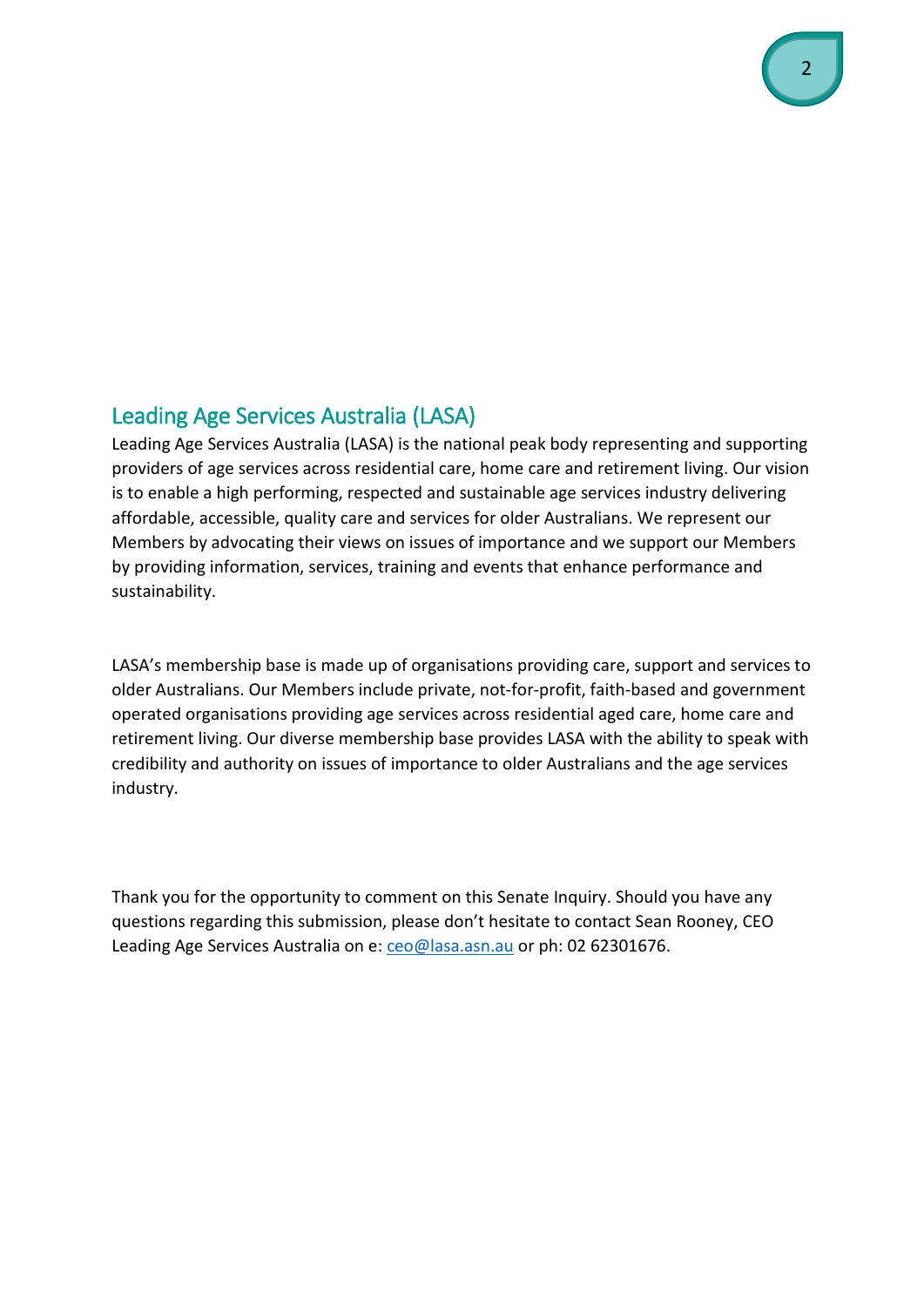### General observations

Leading Age Services Australia (LASA) thanks you for the opportunity to provide a submission to the Senate Inquiry: *Effectiveness of the aged care quality assessment and accreditation framework for protecting residents from abuse and poor practices, and ensuring proper clinical and medical care standards are maintained and practiced.* The age services industry is shocked by the failures in governance and care provision at the Makk and McLeay wards at South Australia's Oakden Older Persons Mental Health Service. However, LASA notes that Oakden is not a residential care facility as stated by the reviewers on page 31 of the South Australian Government's Oakden Review. Thus, LASA is not in a position to comment specifically on the failures which occurred there. Rather, LASA offers the following submission to contribute the aged care sector perspective on the industry's quality assessment and accreditation processes and systems.

TOR a) the effectiveness of the Aged Care Quality Assessment and Accreditation Framework for protecting residents from abuse and poor practices, and ensuring proper clinical and medical care standards are maintained and practised;

### *Effectiveness of the Aged Care Quality Assessment and Accreditation Framework for protecting residents from abuse and poor practices*

LASA believes that Australia's aged care industry is a high performing and professional sector, supported by a workforce that is passionate about providing quality care for older Australians. LASA welcomes the opportunity this inquiry provides to scrutinise the regulatory and accreditation processes in aged care and to reassure older Australians and their families that the care and services they receive meet stringent national quality and safety standards. If this Inquiry and the Department of Health's (the Department) independent Review of National Aged Care Quality Regulatory Processes reveal any system failures, then industry will use this intelligence to inform continuous improvements in quality and safety.

On the international canvass, the Australian aged care system is recognised as being of good quality. Australia's aged care system is highly regulated when compared internationally. For example, accreditation of Residential Aged Care Facilities (RACFs) is not universal internationally. The OECD reports that only two thirds of OECD member countries use a system of accreditation as foundation for ensuring their RACFs' quality performance<sup>[1](#page-2-0)</sup>.

Nationally, performance reports against quality indicators published by the Australian Government and its agencies indicate a general improvement in RACF's quality over recent years. For example, as a proportion of the total number of providers, the rate of sanctions and non-compliance notices for RACFs decreased between [2](#page-2-1)011-12 and 2015-16<sup>2</sup>. The Australian Aged Care Quality Agency (AACQA) sets a *timetable for improvement* (TFI) for agencies that fail to meet one or more of the 44 Accreditation Standards. The AACQA reports that the number of RACFs placed on TFIs dropped significantly from 1[3](#page-2-2)4 in 2013-14 to 70 in 2015-16, a 48% decrease<sup>3</sup>. The incidence rate of reportable assaults in residential aged care has remained relatively stable at around 1%<sup>[4](#page-2-3)</sup>. This rate of assaults is

<span id="page-2-0"></span> <sup>1</sup> OECD 2013, Policy Brief: *A good life in old age. Monitoring and improving quality in long term care.*

<span id="page-2-1"></span><sup>2</sup> Reports on the Operation of the Aged Care Act, 2011-12 to 2015-16.

<span id="page-2-2"></span><sup>3</sup> Australian Aged Care Quality Agency 2017, Annual Report 2015-16

<span id="page-2-3"></span><sup>4</sup> Reports on the Operation of the Aged Care Act, 2011-12 to 2015-16.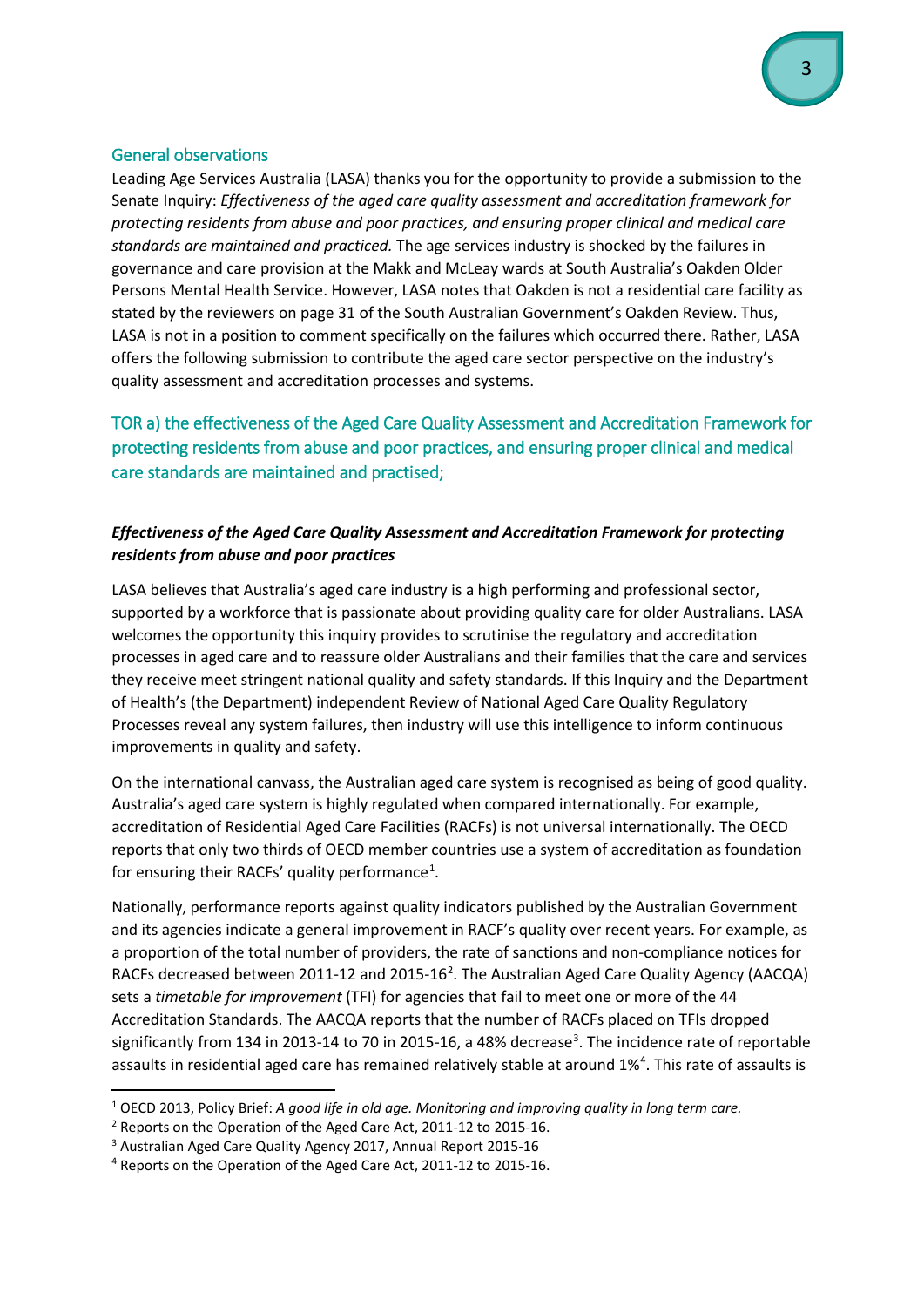considerably lower than that experienced by the general community at 2.4%<sup>[5](#page-3-0)</sup>. However, LASA believes that any assault occurring in a RACF is highly regrettable and would welcome a further reduction of the already low rate.

LASA is of the view that the industry's quality system is not broken. However, LASA believes that the existing system should focus more strongly on continuous quality improvement. Such a focus should include learning from identified system failures and the continual nurturing of a care environment that values quality of care.

At the level of individual RACFs, a key factor as to how people experience life in a RACF is the quality of their and their family's relationship with the care providers. An important component of managing quality in a RACF is paying attention to and nurturing of the quality of these relationships.

### *Effectiveness of the Aged Care Quality Assessment and Accreditation Framework for ensuring proper clinical and medical care standards are maintained and practised.*

The AACQA's *Results and processes guide* (the Guide) operationalises the Accreditation Standards under the *Aged Care Act 1997* into Results (outcomes) and Processes. Standard 2:Health and personal care includes 15 Expected outcomes that prescribe the quality of clinical and medical care to be delivered to residents<sup>[6](#page-3-1)</sup>. Each Expected outcome describes the processes required to achieve the quality for the Expected outcome and the Results expected for residents. LASA considers Standard 2 to comprehensively evaluate the safety and quality of the health and personal care delivered in a RACF. However, for an effective assessment of care quality, Standard 2 and the associated Expected outcomes require expert application by assessors with the appropriate clinical background to do so. Members have informed LASA that they consider AACQA assessors without a background in clinical care to be ill equipped for the task of assessing RACF's quality of care. Members consider that ideally all AACQA assessors should have a background in clinical care.

Under TOR e) LASA discusses some of the Expected outcomes relating to Standard 2 in more detail.

# TOR b) the adequacy and effectiveness of complaints handling processes at a state and federal level, including consumer awareness and appropriate use of the available complaints mechanisms;

### *the adequacy and effectiveness of complaints handling processes at a state and federal level,*

LASA is of the view that any complaints process is only as good as the response to a complaint the process elicits. However ineffective the complaints mechanism may have been at Oakden, this experience is not borne out nationally. LASA knows that most complaints are resolved locally by the RACF. Issues with quality of the magnitude to elicit a complaint external to a RACF are rare events. In 2015-16 the rate of complaints received by the Aged Care Complaints Commissioner (1,746) for all RACF residents (199,449) is 0.9 per cent. Even these complaints tend to be resolved quickly. The

<span id="page-3-0"></span> <sup>5</sup> Australian Bureau of Statistics 2017, National Crime Victimization Survey 2015-16

<span id="page-3-1"></span><sup>6</sup> Standard 2 includes following clinical Expected outcomes: *Medication management, Clinical care, Specialised nursing care needs, Other health and related services, Pain management, Palliative care, Nutrition and hydration, Skin care, Continence management, Behavioural management, Mobility, dexterity and rehabilitation, Oral and dental care, Sensory loss* and *Sleep*.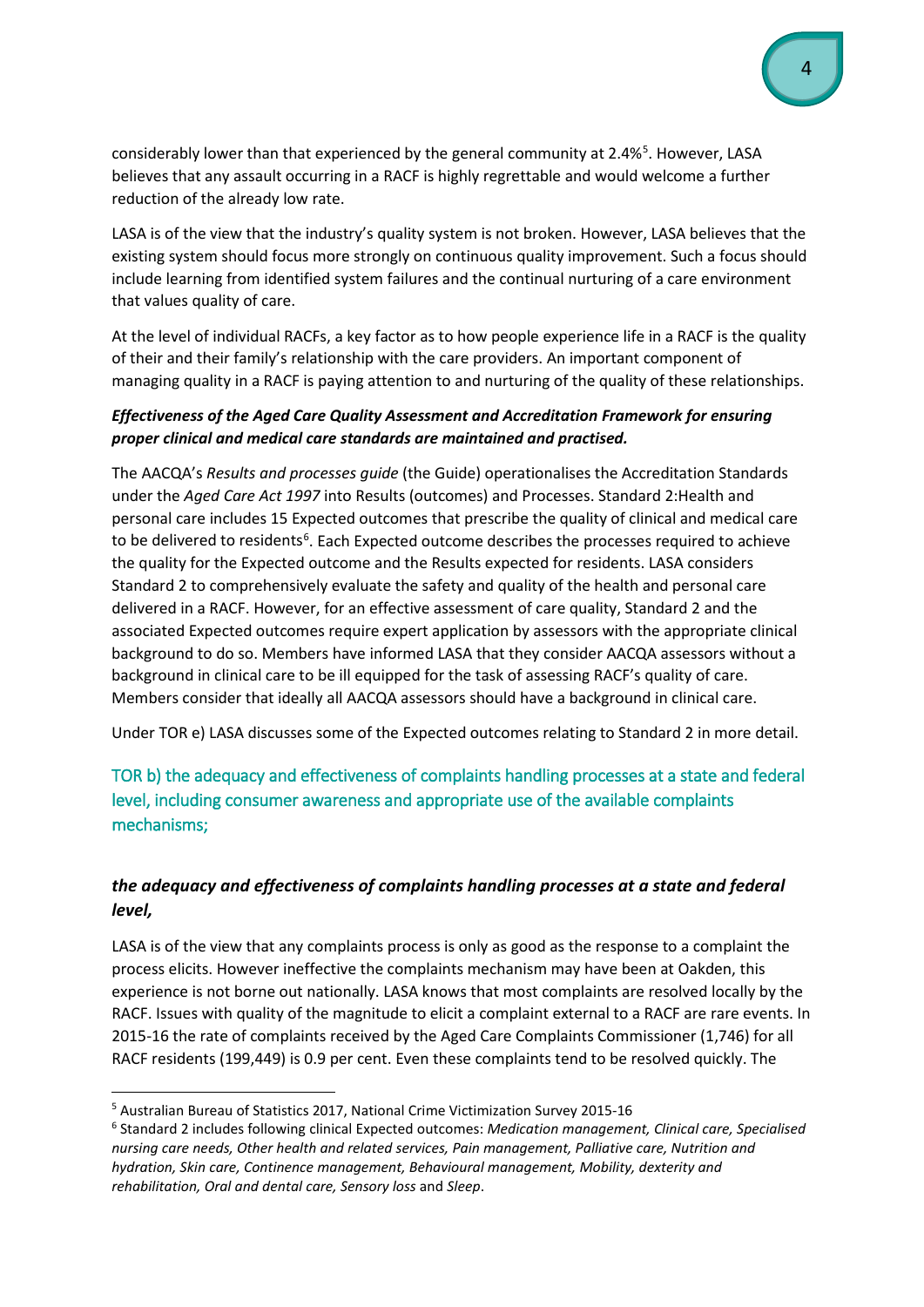Aged Care Complaints Commissioner's National Quarterly Bulletin published in July this year reports that 89 per cent of complaints to the Commissioner are resolved within 30 days.

### *including consumer awareness and appropriate use of the available complaints mechanisms;*

LASA welcomes any measures undertaken by the Aged Care Complaints Commissioner or the Department to improve consumer awareness about available complaint mechanisms. Further, LASA supports an appropriate level of public transparency about quality issues in RACFs. LASA encourages its Members to seek continuous improvement in engaging residents and their families regarding feedback and complaints. This includes ensuring there is a shared understanding of complaints systems and processes, as well as the expectations and responsibilities of all involved. However, LASA believes that appropriate and transparent complaints mechanisms must include a RACF's right of reply to a complaint. Further, LASA would like public reporting about complaints to identify the number of complaints that can be classed as vexatious if they are clearly unreasonable and/or are repeated to burden the RACF. Reporting should also clearly explain to the public that complaints rarely lead to investigations by the Aged Care Complaints Commissioner<sup>7</sup>.

# TOR c) concerns regarding standards of care reported to aged care providers and government agencies by staff and contract workers, medical officers, volunteers, family members and other healthcare or aged care providers receiving transferred patients, and the adequacy of responses and feedback arrangements;

To the industry as a whole it is of utmost concern that the AACQA addresses any serious failings in quality performance by an RACF in a timely manner. The aged care sector is working tirelessly to deliver high quality care but one 'bad apple' can taint the reputation of the entire industry.

LASA believes that introducing a stronger outcome focus into the section of the Guide dealing with complaints may strengthen monitoring of this component of quality performance. The AACQA's Guide considers comments and complaints under Standard 1 *Management systems, staffing and organizational development*. Four Results out of five under Expected outcome 1.4. deal with stakeholders' awareness about complaints processes being in place and how to access these. One Result *Management demonstrates it monitors the effectiveness of the complaints mechanism* addresses whether an effective response to the complaint occurred only indirectly*.* Thus, the Guide's focus is on complaints processes rather than whether the complaint was resolved and to what degree. LASA suggests that the AACQA may review Expected outcome 1.4 with view to giving it a stronger outcome focus.

<span id="page-4-0"></span> <sup>7</sup> Aged Care Complaints Commissioner, National Quarterly Bulletin published 25 July 2017.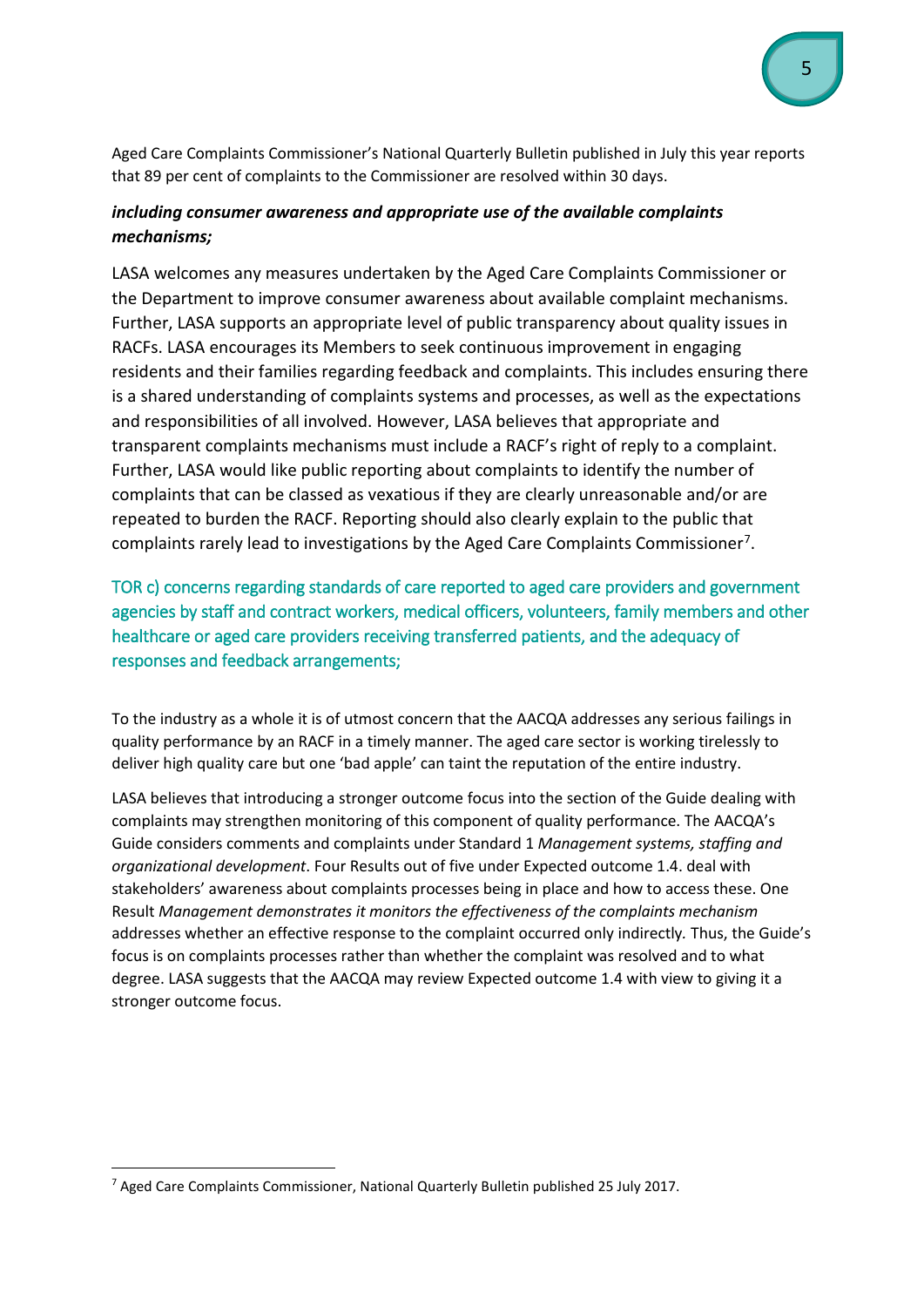# TOR d) the adequacy of medication handling practices and drug administration methods specific to aged care delivered at Oakden;

As mentioned earlier, LASA does not wish to comment specifically on clinical care and governance matters at Oakden.

## TOR e) the adequacy of injury prevention, monitoring and reporting mechanisms and the need for mandatory reporting and data collection for serious injury and mortality incidents;

#### *Adequacy of injury prevention, monitoring*

RACFs balance residents' legislated right to engage in activities involving an element of risk with the RACFs obligation to provide a safe, secure and homelike environment…'[8](#page-5-0) This said, the AACQA's Guide which directs RACFs' accreditation process strongly focusses on harm prevention through assessment, auditing and quality improvement activities. For example, Expected outcome 2.5 *Specialised nursing care needs* asks assessors whether clinical care incidents were documented and appropriately addressed (for example, skin tears, falls, infections). Further the Guide asks whether such incidents were used to identify opportunities for quality improvement in relation to health and personal care. Expected outcome 2.7 *Medication management* requires regular evaluation and review of the medication management system. Expected outcome 2.14 *Mobility, dexterity and rehabilitation* requires assessors to investigate whether the RACF conducts falls risk assessments (taking into consideration, for example, history of falls, medication, confusion, anxiety, sensory impairment, continence, feet and footwear, the environment, etc) and falls prevention programs. Thus, LASA is of the view that the requirements placed on providers of residential aged care are sufficient to manage and mitigate the risk of preventable injuries.

#### *and reporting mechanisms the need for mandatory reporting and data collection for serious injury*

The *Aged Care Act 1997* through the *Quality of Care Principles 2014* and the Guide obliges providers to implement and maintain **internal reporting** mechanisms about serious injury. These internal reporting mechanisms are subject to review by AACQA assessors. For example, the Guide requires assessors to ascertain whether mobility and dexterity incidents such as slips and falls are documented and appropriately addressed<sup>[9](#page-5-1)</sup>. The section immediately above in this submission provides further examples of requirements for internal reporting of injuries or other adverse events.

Providers of residential aged care are further subject to compulsory **external reporting** requirements under federal and state legislation. The Department requires notification of reportable assaults or suspicion or allegation of reportable assaults to be made to the local police and to the Department within 24 hours. Unlawful sexual contact is considered a reportable assault. The absence of a resident with the RACF being unaware for the reason of this absence must be reported to local police ('within a reasonable timeframe') and to the Department within 24 hours of report having been made to police.

<span id="page-5-0"></span> <sup>8</sup> Australian Government; *Aged Care Act 1997,* Schedule 1 User Rights Principles*, Charter of care recipients' rights and responsibilities – residential care.*

<span id="page-5-1"></span><sup>9</sup> AACQA *Results and processes guide*, Expected outcome 2.14 *Mobility, dexterity and rehabilitation*, p.59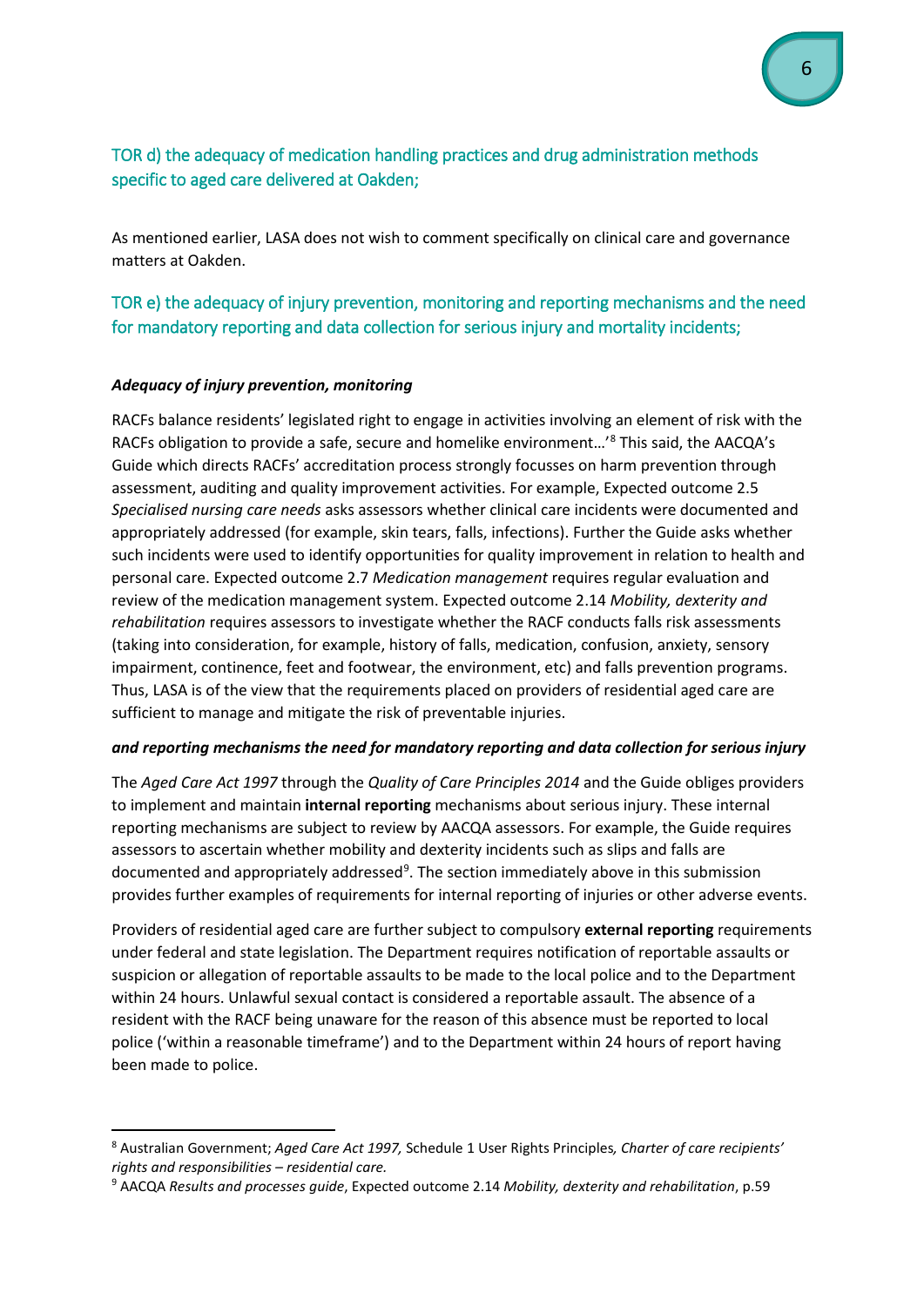State based WorkSafe legislation may also require facility managers to report to WorkSafe injuries to residents. State based Work Health and Safety legislation outlines the responsibilities of businesses to provide a safe environment to employees, contractors and members of the public. Legislation also prescribes when a serious work related injury or illness, which could include an injury or illness sustained by a resident during a fall, requires reporting to the appropriate state regulator. The nature of the incident, the environment and any other contributing factors influence whether an incident, and any injuries or illnesses sustained, are considered reportable by legislation. There may be variation from state to state in what constitutes a notifiable incident under WorkSafe legislation.

State legislation determines which deaths require reporting to the Coroner. However, *Coroners Acts* usually require deaths to be reported that occur within 24 hours of:

- having received hospital treatment;
- a surgical procedure; or
- anaesthetic; or
- occurs in a place other than a hospital but within 24 hours of the person having been discharged from hospital after being an inpatient; or
- the person having sought emergency treatment at a hospital.

LASA considers the regulatory frameworks legislating the prevention, monitoring and reporting of serious injury and related mortality to provide sufficient information to governments.

### *and mortality incidents.*

Mortality is a common event for residents in RACFs. Four out of five residents die in their aged care facility because people tend to be admitted to aged care facilities towards the end of their lifespan. In 2015 alone 60,000 residents died in an RACF<sup>[10](#page-6-0)</sup>. For this reason LASA does not support special reporting on the mortality rate in RACFs. However, LASA does support that the Australian, State and Territory Governments undertake steps to ensure data is collected that enables governments to monitor how well end-of-life care services are meeting the needs of older Australians in in all care settings. The data set proposed by the Productivity Commission and supported by LASA includes information about the care setting in which the death occurred<sup>11</sup>.

Deaths in RACFs due to serious injury are not very frequent. Recent Australian research shows that only 15.2 per cent of RACF residents' deaths between 2001 and 2012 were due to external factors. In most cases these deaths occurred after falls (81.5per cent). However, the research quoted does not investigate the causes for the falls<sup>[12](#page-6-2)</sup>. LASA would welcome if more research funding was made available to investigate causes of falls in RACFs.

In conclusion, RACF providers have significant mandatory reporting obligations about their quality of care under state and federal legislation. LASA considers the current level of mandatory reporting of injuries and deaths to be sufficient to protect RACF residents' health and safety and thus does not

<span id="page-6-0"></span> <sup>10</sup> Productivity Commission 2017, *Introducing Competition and Informed User Choice into Human Services:* Draft Report, Canberra.

<span id="page-6-1"></span><sup>11</sup> LASA submission to Productivity Commission 2017, *Introducing Competition and Informed User Choice into Human Services,* dated 14 July 2017.

<span id="page-6-2"></span><sup>12</sup> Ibrahim J, Bugeja L, Willoughby M, Bevan M et al, 2017 *Premature deaths of nursing home residents: an epidemiological analysis.* Medical Journal of Australia, 206 (10), 442-447.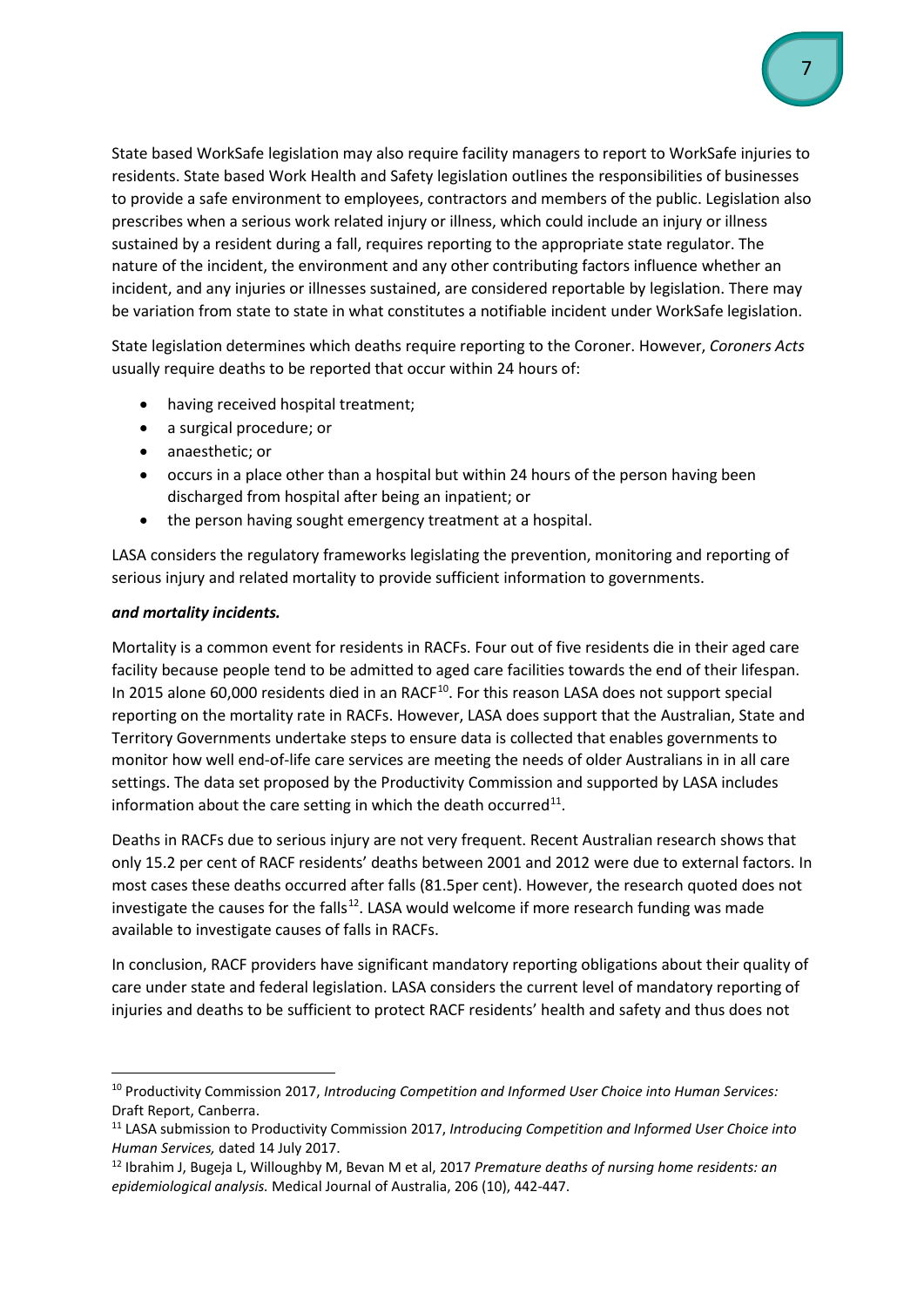support an expansion of mandatory reporting, without evidence to support how this would result in improvements in quality and safety.

# TOR f) the division of responsibility and accountability between residents (and their families), agency and permanent staff, aged care providers, and the state and the federal governments for reporting on and acting on adverse incidents; and

LASA adopts the Australian Institute of Health and Welfare's definition of adverse events: ' as incidents in which harm resulted to a person receiving health care. They include infections, falls resulting in injuries, and problems with medication and medical devices. Some of these adverse events may be preventable<sup>[13](#page-7-0)</sup>.'

#### *Residents and their families*

The Australian Government's *Charter of Care Recipients' Rights and Responsibilities – Residential Care* does not place responsibility on residents to report adverse events they themselves may experience or observe happening to other residents. LASA supports this stance by the Australian Government because we believe that such reporting requirements would place an unfair burden on residents.

Further, LASA does not consider it appropriate to place responsibility or accountability on resident's families to report adverse incidents. In LASA's view such responsibility and accountability properly rests with the provider who is responsible for the safe environment of the RACF. Residents and their families are informed about available complaints processes and have these available to them if they wish to report an incident.

#### *Agency and permanent staff*

Care staff, regardless whether agency or permanent, have reporting obligations commensurate with their training and seniority under policies and procedures put in place by their employing facility. Many of these reporting mechanisms are an accreditation requirement by the AACQA.

Additionally, registered care professionals are usually subject to reporting requirements under their specific professional regulation. These requirements apply regardless whether the registered care professional works as agency or permanent staff<sup>[14](#page-7-1)</sup>.

<span id="page-7-0"></span><sup>&</sup>lt;sup>13</sup> Australian Institute of Health and Welfare, Hospital performance: Adverse events treated in hospitals <http://www.aihw.gov.au/haag11-12/adverse-events/>

<span id="page-7-1"></span><sup>&</sup>lt;sup>14</sup> For example, the Nursing and Midwifery Board of Australia's Code of Professional Conduct for Nurses in Australia (Code of Conduct) and Code of Ethics for Nurses in Australia (Code of Ethics) places reporting obligations on registered and enrolled nurses. The Code of Conduct required registered and enrolled nurses to report to appropriate authorities any unlawful conduct they observe. Breaching the Code of Conduct may constitute either professional misconduct or unprofessional conduct. The Code of Ethics for Nurses in Australia includes a responsibility to question and report to relevant authorities what a registered or enrolled nurse considers, on reasonable grounds, to be unethical behaviour and treatment.'